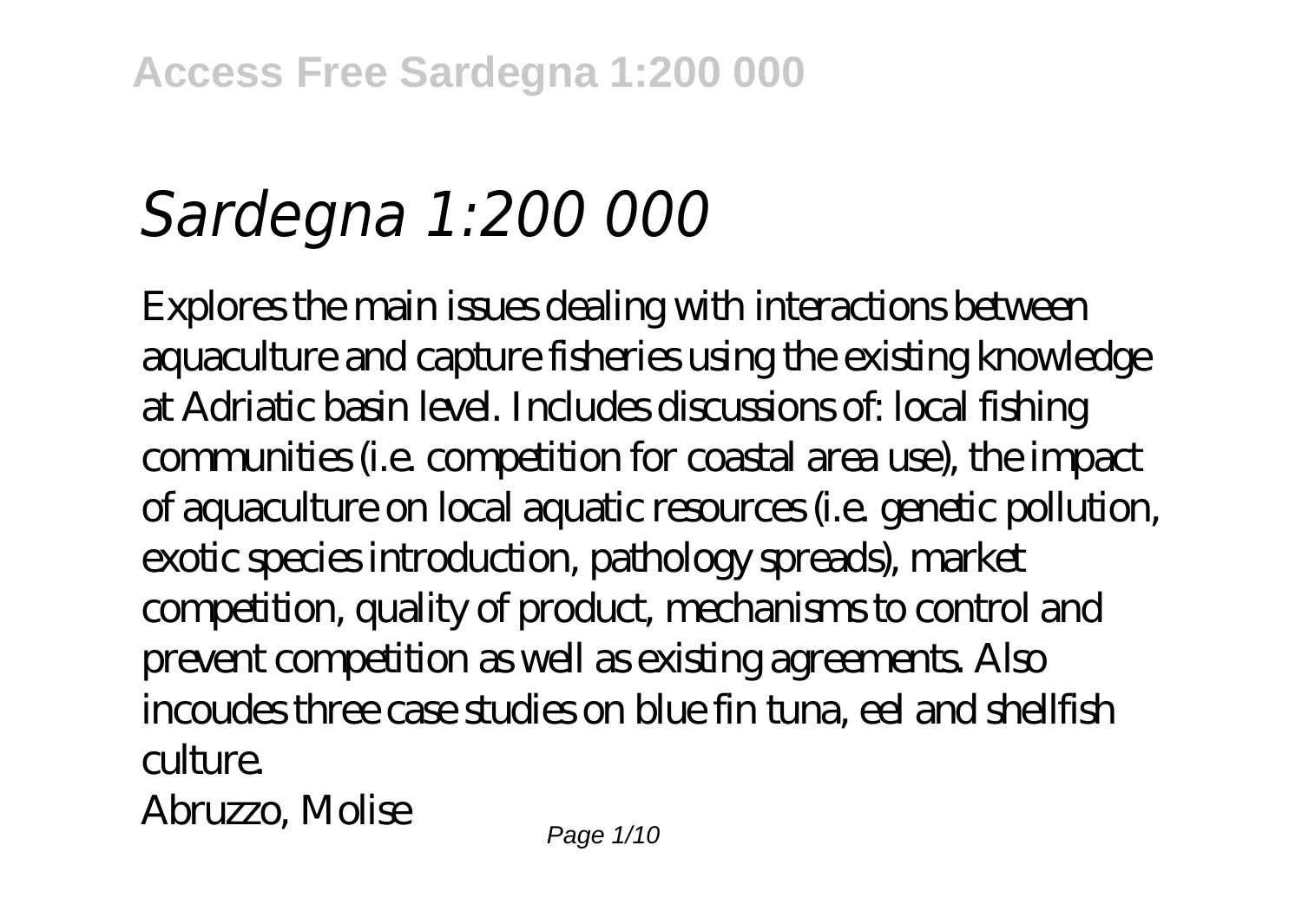Interactions Between Aquaculture and Capture Fisheries hearing before the Subcommittee on Energy and Mineral Resources of the Committee on Energy and Natural Resources, United States Senate, Ninety-seventh Congress, first session

America's role in the world coal export market

Campania, Puglia, Basilicata, Calabria, Sicilia

The Oligocene and Miocene Epochs comprise the most importa phases in the Cenozoic global cooling that led from a greenhous to an icehouse Earth. Recent major advances in the understanding and time-resolution of climate events taking pla at this time, as well as the proliferation of studies on Oligocen and Miocene shallow-water/neritic carbonate systems, invite us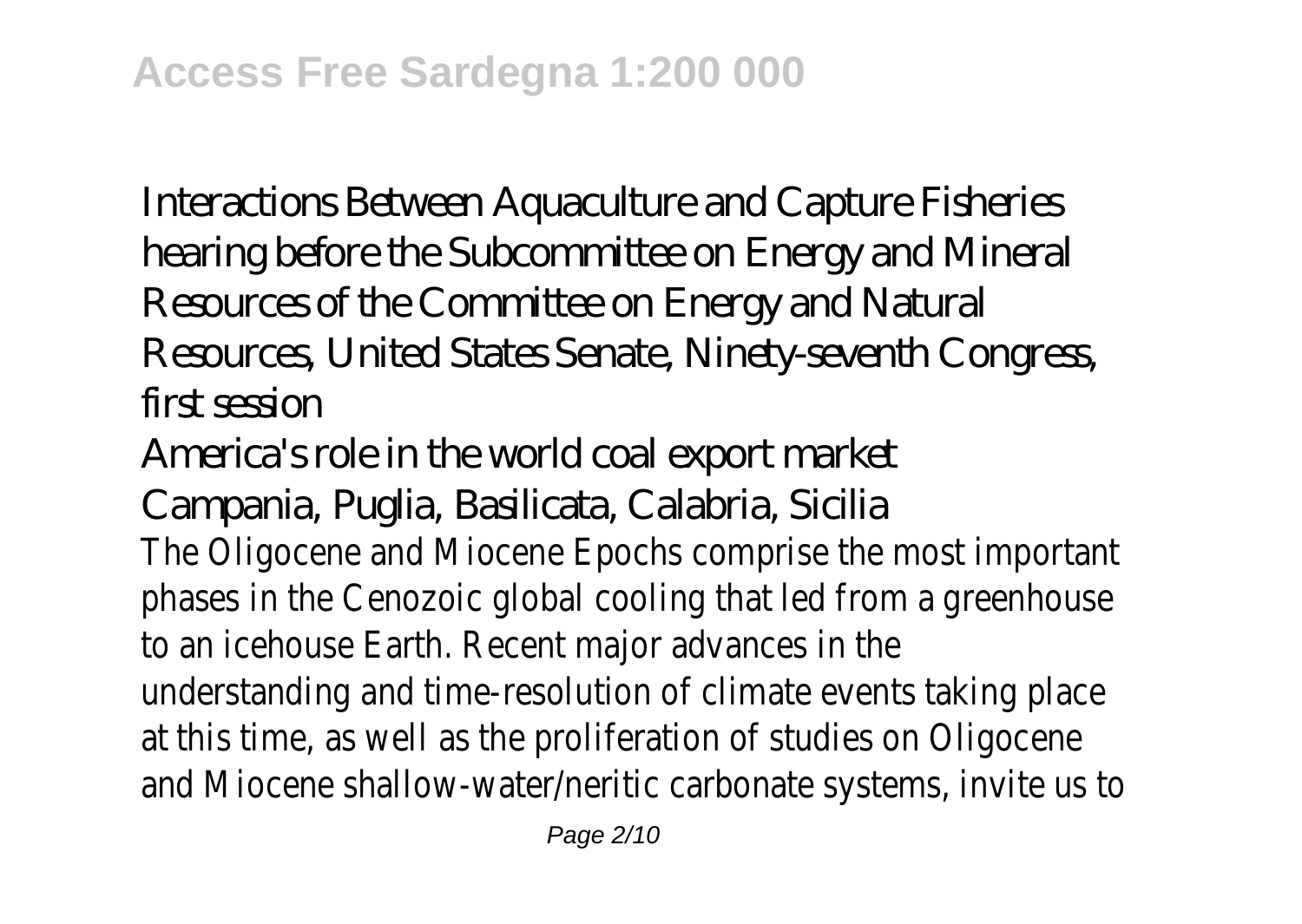re-evaluate the significance of these carbonate systems in the context of changes in climate and Earth surface processes. Carbonate systems, because of a wide dependence on the ecological requirements of organisms producing the sediment, sensitive recorders of changes in environmental conditions on Earth surface. The papers included in this Special Publication address the dynamic evolution of carbonate systems deposited during the Oligocene and Miocene in the context on climatic and Earth surfaces processes focusing on climatic trends and cont over deposition; temporal changes in carbonate producers and palaeoecology; carbonate terminology; facies; processes and environmental parameters (including water temperature and production depth profiles); carbonate producers and their spat and temporal variability; and tectonic controls over architectur<br>Page 3/10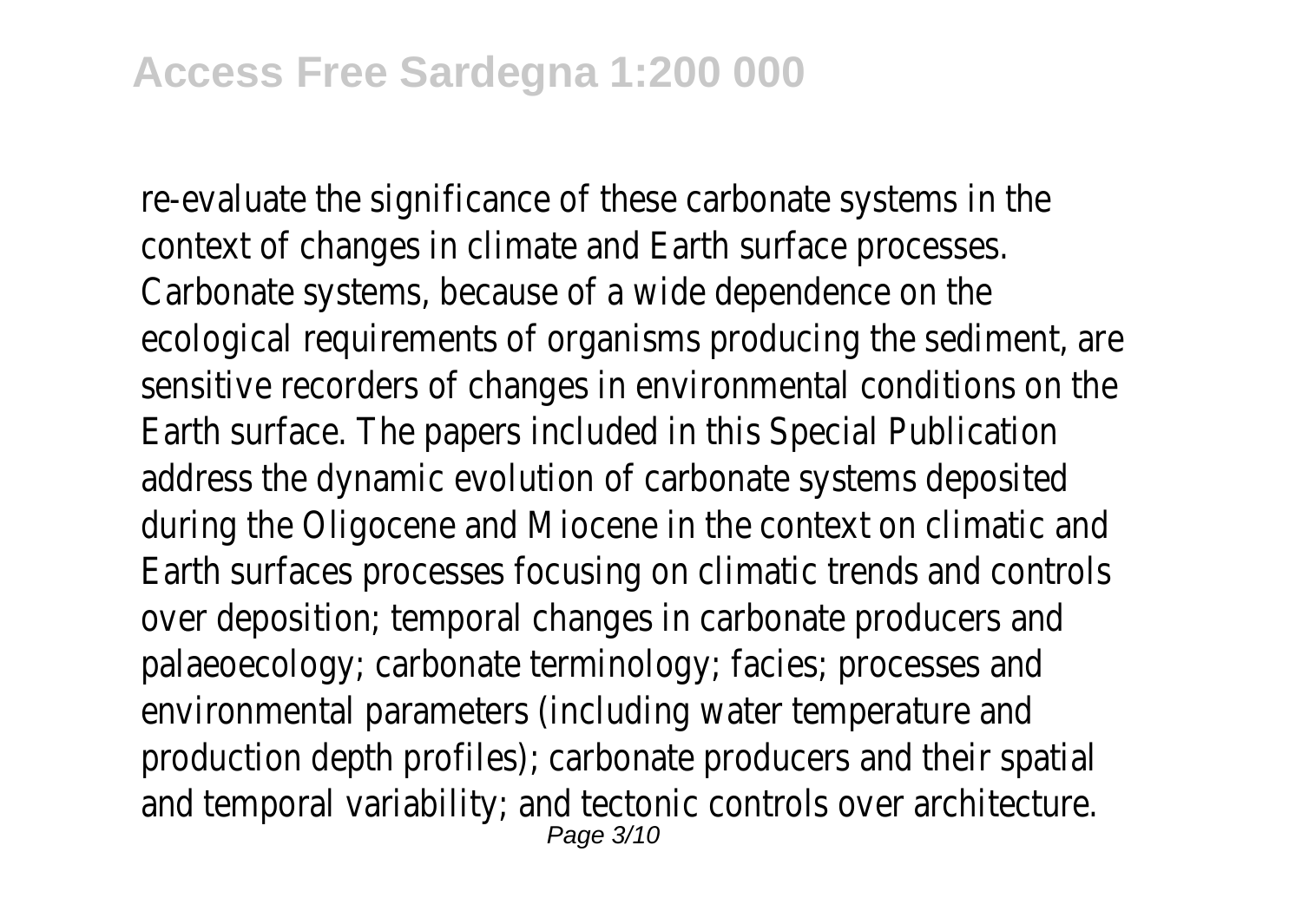This book is part of the International Association of Sedimentologists (IAS) Special Publications. The Special Publications from the IAS are a set of thematic volumes edited specialists on subjects of central interest to sedimentologists. Papers are reviewed and printed to the same high standards a those published in the journal Sedimentology and several of the volumes have become standard works of reference. Sicilia, Sardegna Fertilizers: Production, Consumption, and Trade in Various Foreign Countries The Motor Ship International Hydrographic Bulletin Recognition, Analysis and Mitigation This volume presents an overview of the Page 4/10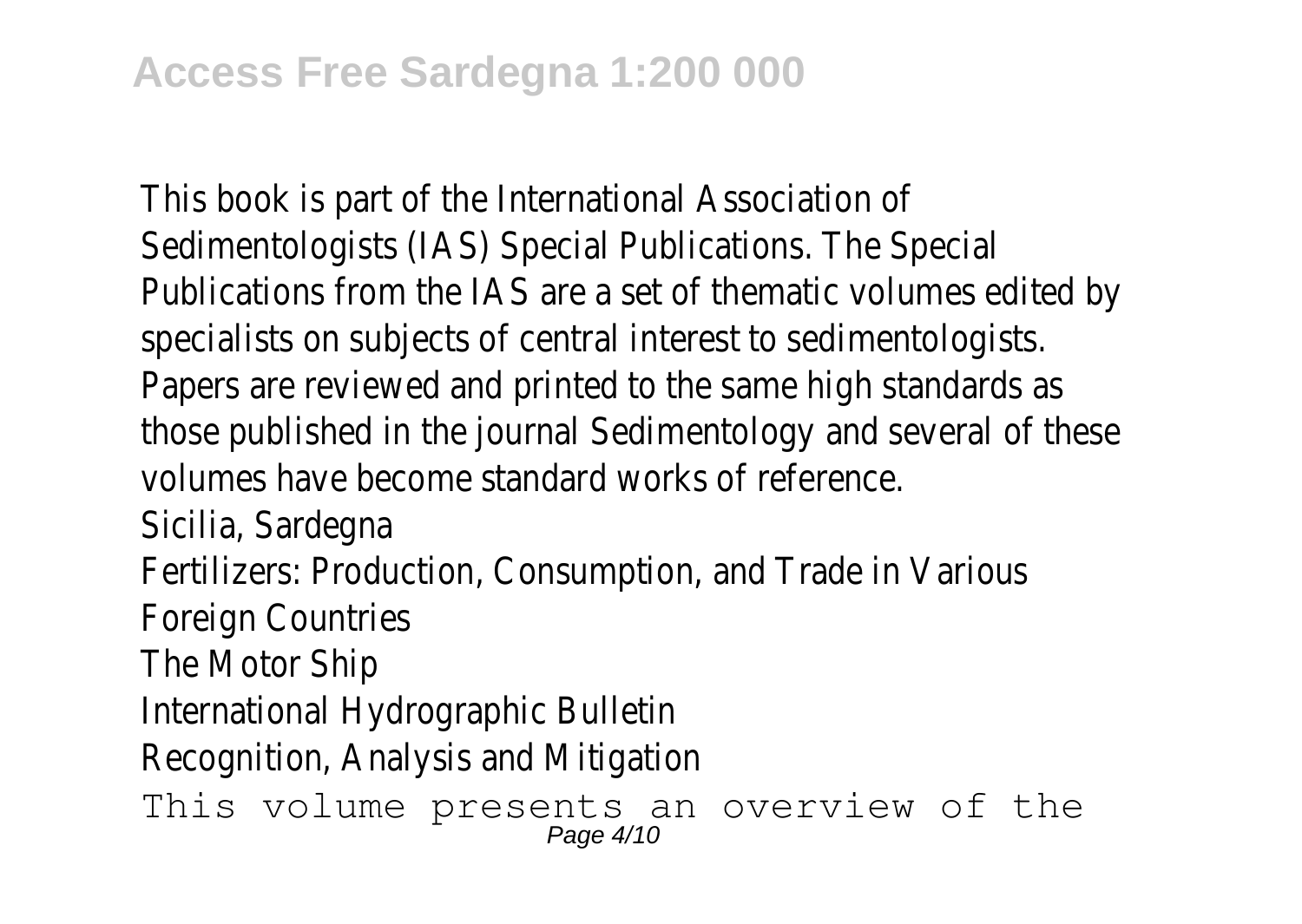main hazards affecting karst, including collapse and subsidence phenomena, hydrological hazards and human-induced geohazards. Consideration is also given to the problems of geohazard management in karst. Aimed at providing the reader with worldwide case studies, the contributions cover a range of geological and morphological settings. Geographically, the fourteen papers discuss very different karst areas, from North America, the Caribbean and Asia to several karst areas in Europe, including the British Isles, Page 5/10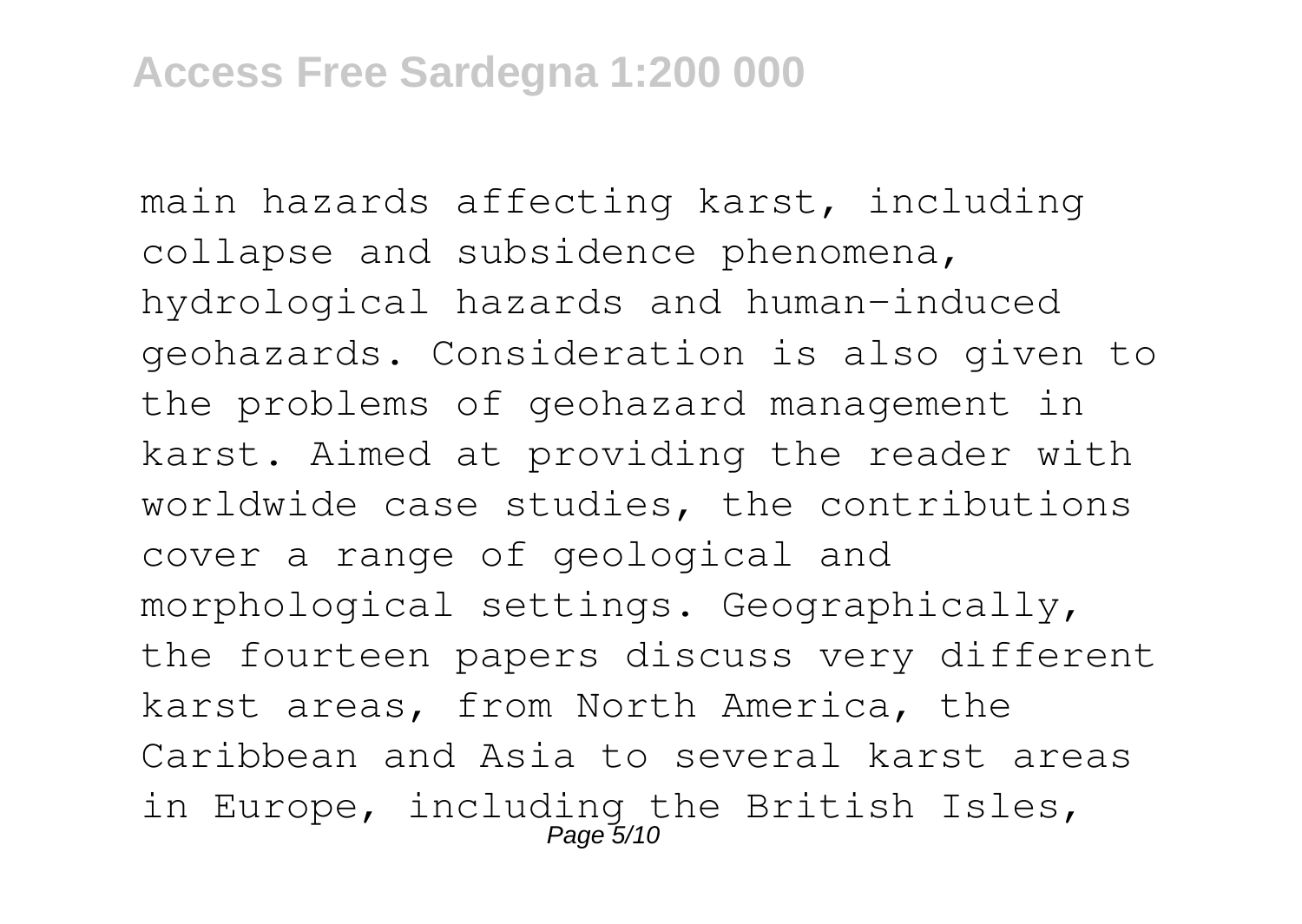## **Access Free Sardegna 1:200 000**

```
Spain, France and Italy.
International Maps and Atlases in Print
Rock Coast Geomorphology
Carbonate Systems During the Olicocene-
Miocene Climatic Transition
A Global Synthesis
Portrait of the Islands
Natural and Anthropogenic Hazards in Karst
AreasRecognition, Analysis and
MitigationGeological Society of London
Movimento della navigazione nei porti del
Regno
Raccolta degli atti del governo di Sua Maestà
```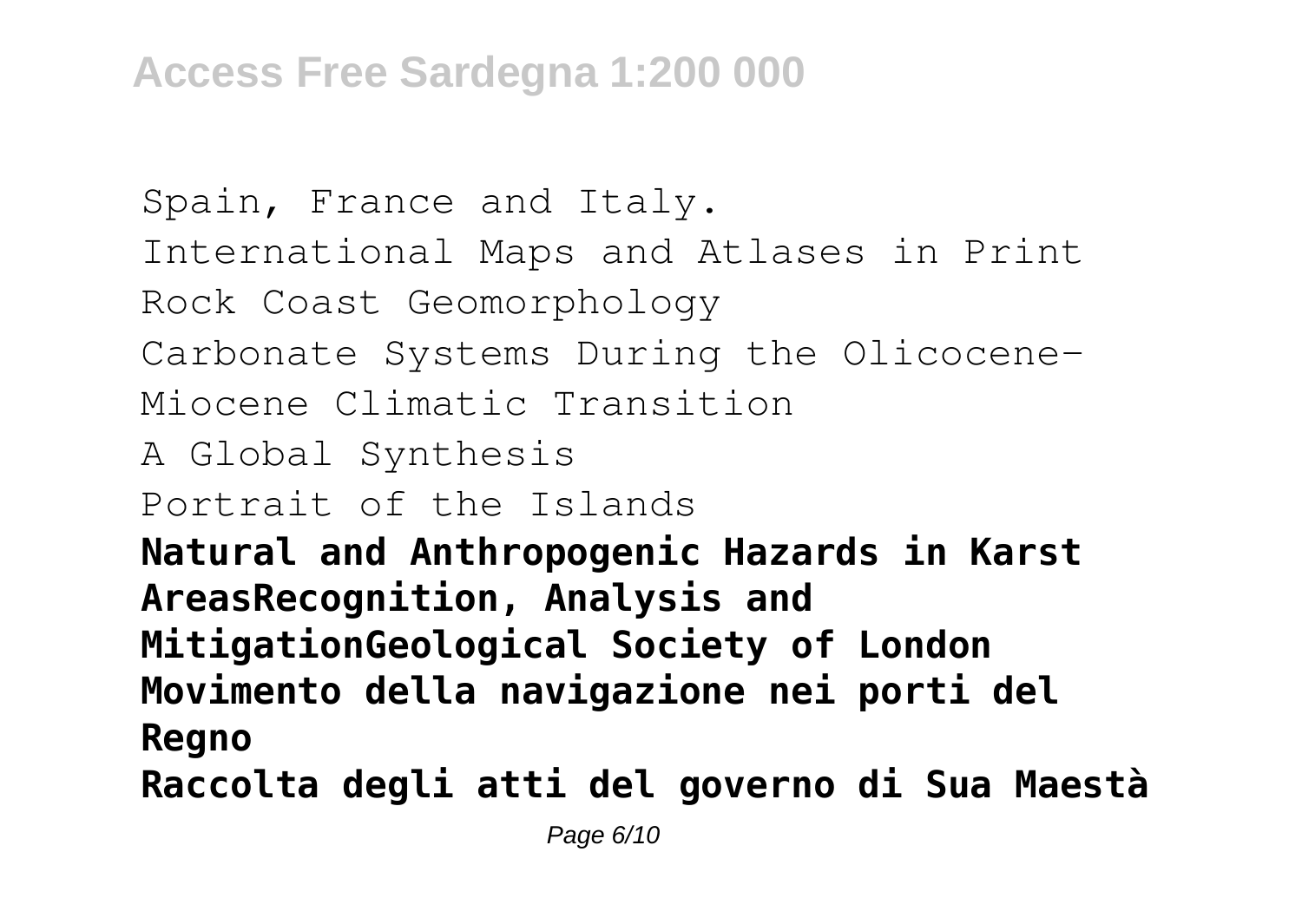### **il Re di Sardegna**

# **Bolletino di statistica e di legislazione comparata**

#### **Portrait of the Regions**

Rocky landforms dominate large portions of the world's co-Cliffs and shore platforms form spectacular landscapes, yet when compared to other landforms they are relatively unstudied with many contemporary controversies dating back to the mid-nineteenth century. The past decade has seen reinvigoration of research driven by advances in technolog that now enable precise measurements of erosion to the micron scale and quantification of wave energy onto and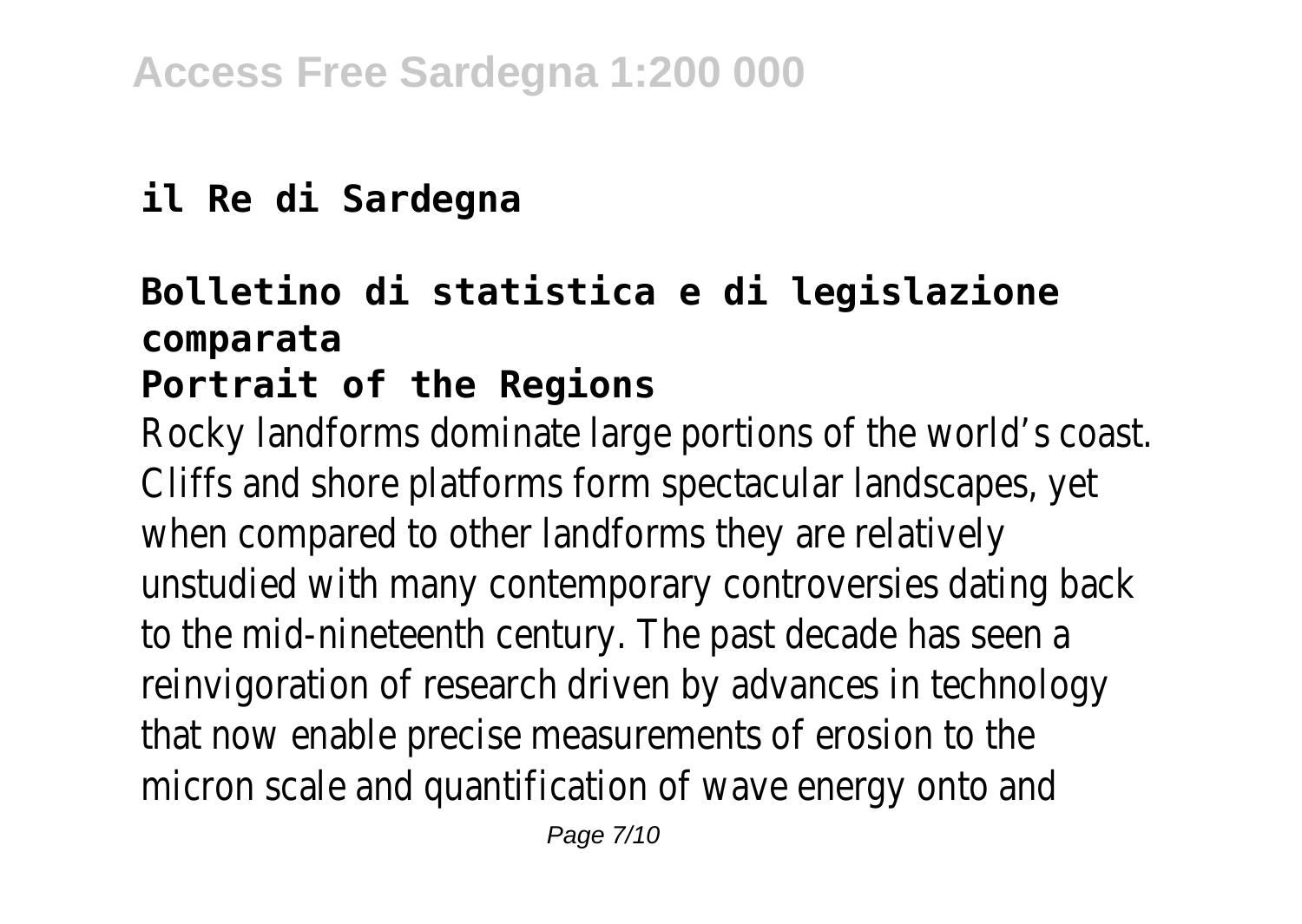through cliff edifices to be made, as well as being able to directly date rock surfaces. In order to integrate this dive range of research this volume's regional approach first integrates the latest data with longstanding theory and the analyses this research through the boundary conditions that exist in each area. The volume brings together the researd leaders in the field; includes chapters on nearly all the major rock coasts of the world and identifies future research ne New Geographical Literature and Maps A Methodological Perspective Lazio, Abruzzo, Molise, Sardegna Raccolta degli atti del Governo di Sua Maestà il re di **Sardegna**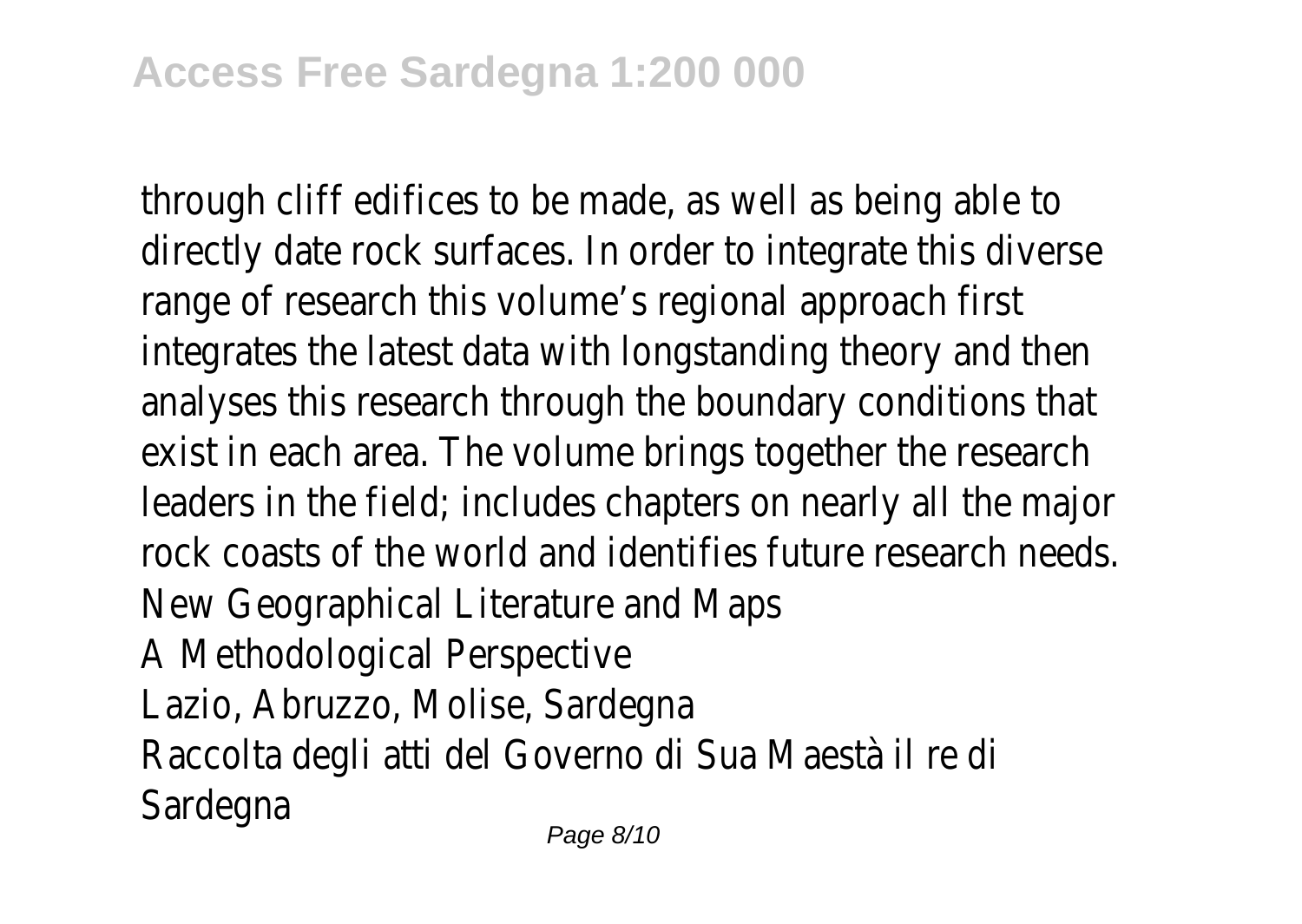Sardegna

*Includes Atti della Giunta centrale di statistica, 1872-1880; Atti del Consiglio superiore di statistica, 1882-1939 and Atti della Commissione per la statistica giudiziaria e notarile, 1882/83-1908. Bollettino di statistica e di legislazione comparata Supplement to the Official Journal of the European Communities The Wine Roads of Italy visita alle zone umide lungo le coste dei nostri mari a piedi, in barca, in bicicletta* Page 9/10